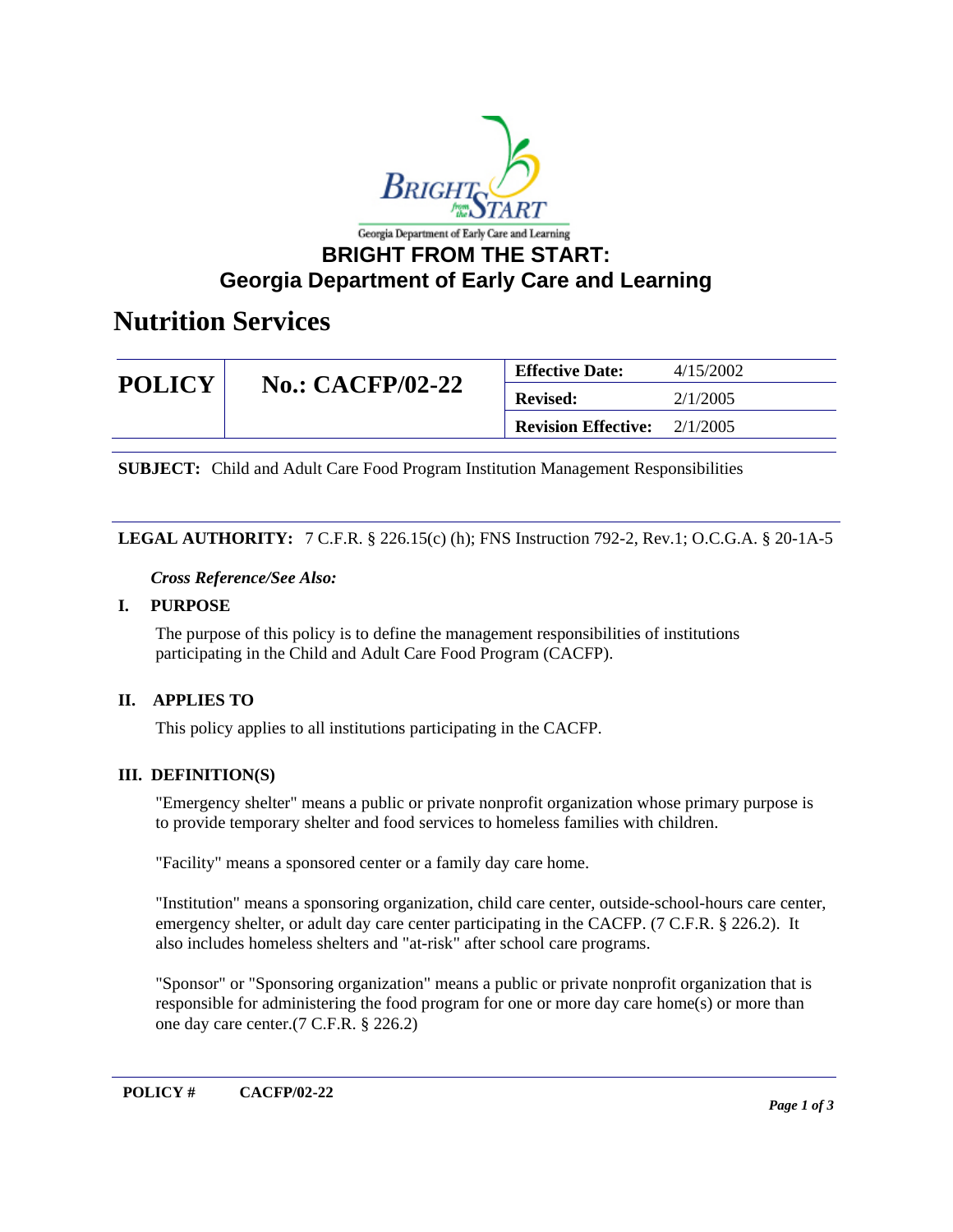# **Nutrition Services**

| <b>POLICY</b> | <b>No.: CACFP/02-22</b> | <b>Effective Date:</b>     | 4/15/2002 |
|---------------|-------------------------|----------------------------|-----------|
|               |                         | <b>Revised:</b>            | 2/1/2005  |
|               |                         | <b>Revision Effective:</b> | 2/1/2005  |

### **IV. POLICY**

Upon approval to participate in the CACFP, all institutions enter into a program agreement with Bright from the Start: Georgia Department of Early Care and Learning (DECAL). Through this agreement, institutions accept final administrative and financial responsibility for management of CACFP operations in their organizations. This agreement makes institutions accountable and responsible for all critical aspects of program management. Institutions must have an ongoing role in program management in order to retain firm control over CACFP operations.

Some of the most important institution management responsibilities include:

-Preparation and completion of application materials

 -Conducting the public release of the nondiscrimination and free and reduced price policy statement

 -Determining income eligibility and maintaining individual income eligibility statements

 -Official recordkeeping responsibilities, including meal count and enrollment information, roster maintenance, and an organized payee list, if applicable, to substantiate claims

-Claim completion and submission

-Attendance at DECAL mandatory training sessions

-Training of administrative staff on CACFP duties and responsibilities

In addition, a sponsor is also responsible for:

-Distribution of program payments to facilities under its jurisdiction

 -Monitoring of administrative and operational staff at facilities under its jurisdiction -Enforcing corrective action

Due to the important nature of these functions, institutions may not contract out management responsibilities of the CACFP.

However, institutions may contract out for specific administrative tasks, such as bookkeeping, data processing, or the services of a nutritionist and claim these services on their administrative budget. The administrative budget must be submitted to DECAL for approval.

#### **V. PROCEDURE(S)**

Prior to participation in the CACFP, all potential participants are required to attend CACFP Program Training. Through these training sessions, DECAL provides the information necessary